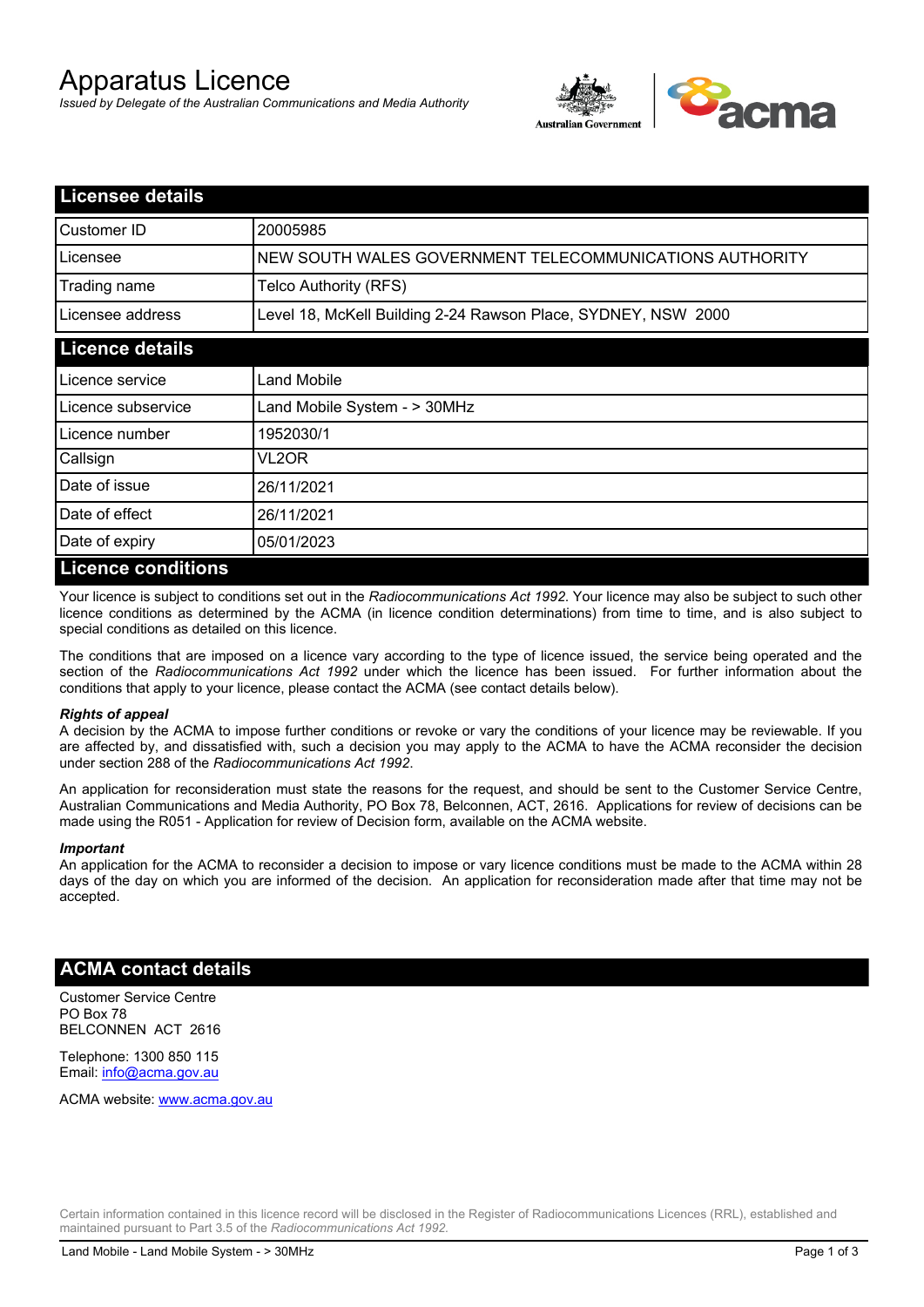# **Advisory Notes applying to licence no.: 1952030/1**

Conditions applicable to the operation of Land Mobile System station(s) authorised under this licence can be found in the Radiocommunications Licence Conditions (Apparatus Licence) Determination and the Radiocommunications Licence Conditions (Land Mobile Licence) Determination. Copies of these determinations are available from the ACMA and from the ACMA home page (www.acma.gov.au).